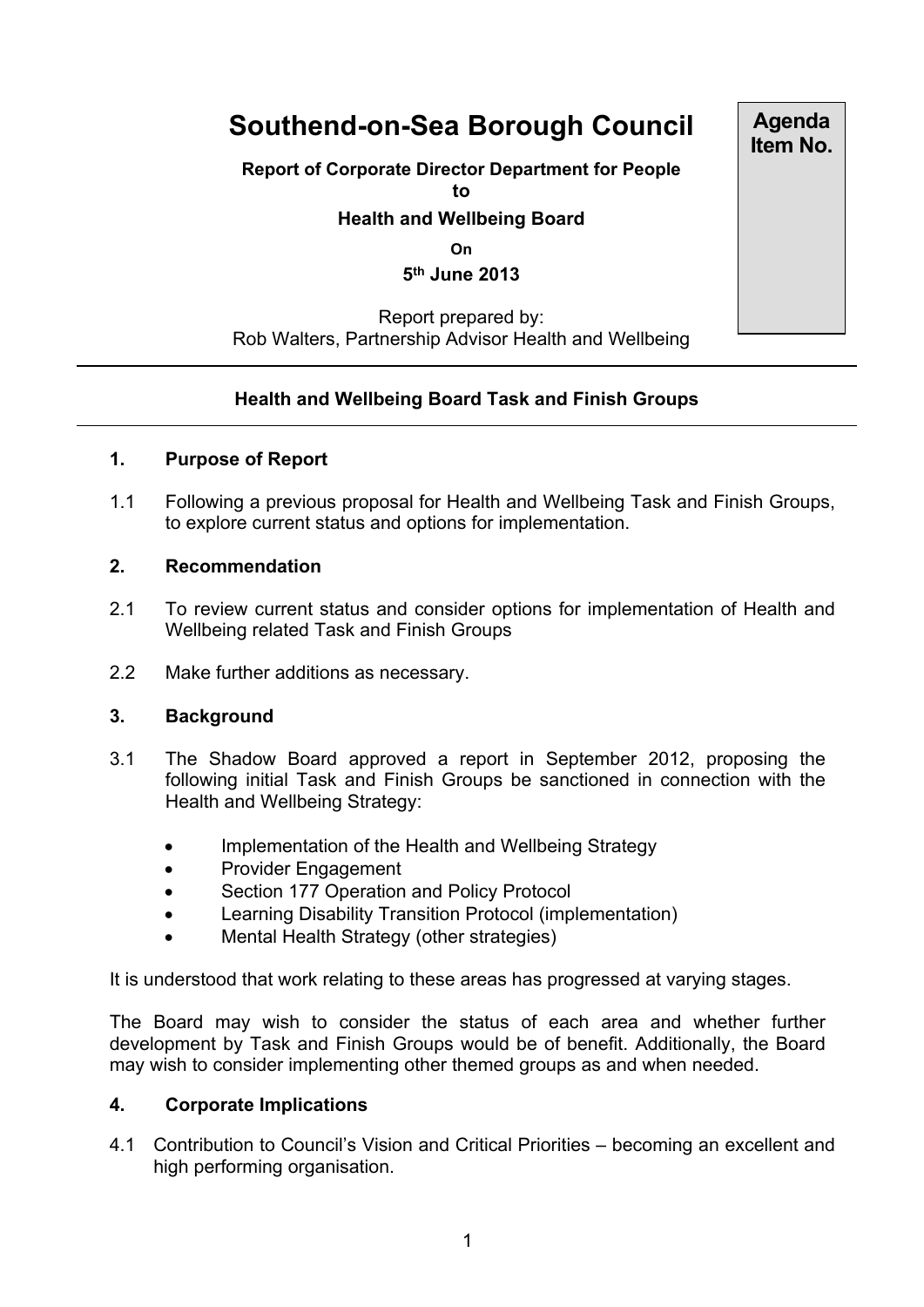- 4.2 Financial Implications none.
- 4.3 Legal Implications statutory requirement to have a Health and Wellbeing Board.
- 4.4 People Implications existing staff will support or be involved in the Task and Finish Groups.
- 4.5 Property Implications none
- 4.6 Consultation with other officers.
- 4.7 Equalities Impact Assessment there are no foreseen equalities issues.
- 4.8 Risk Assessment there would be risks if we didn't fulfil our statutory requirements.

#### **5. Background Papers**

None

**6. Appendices**